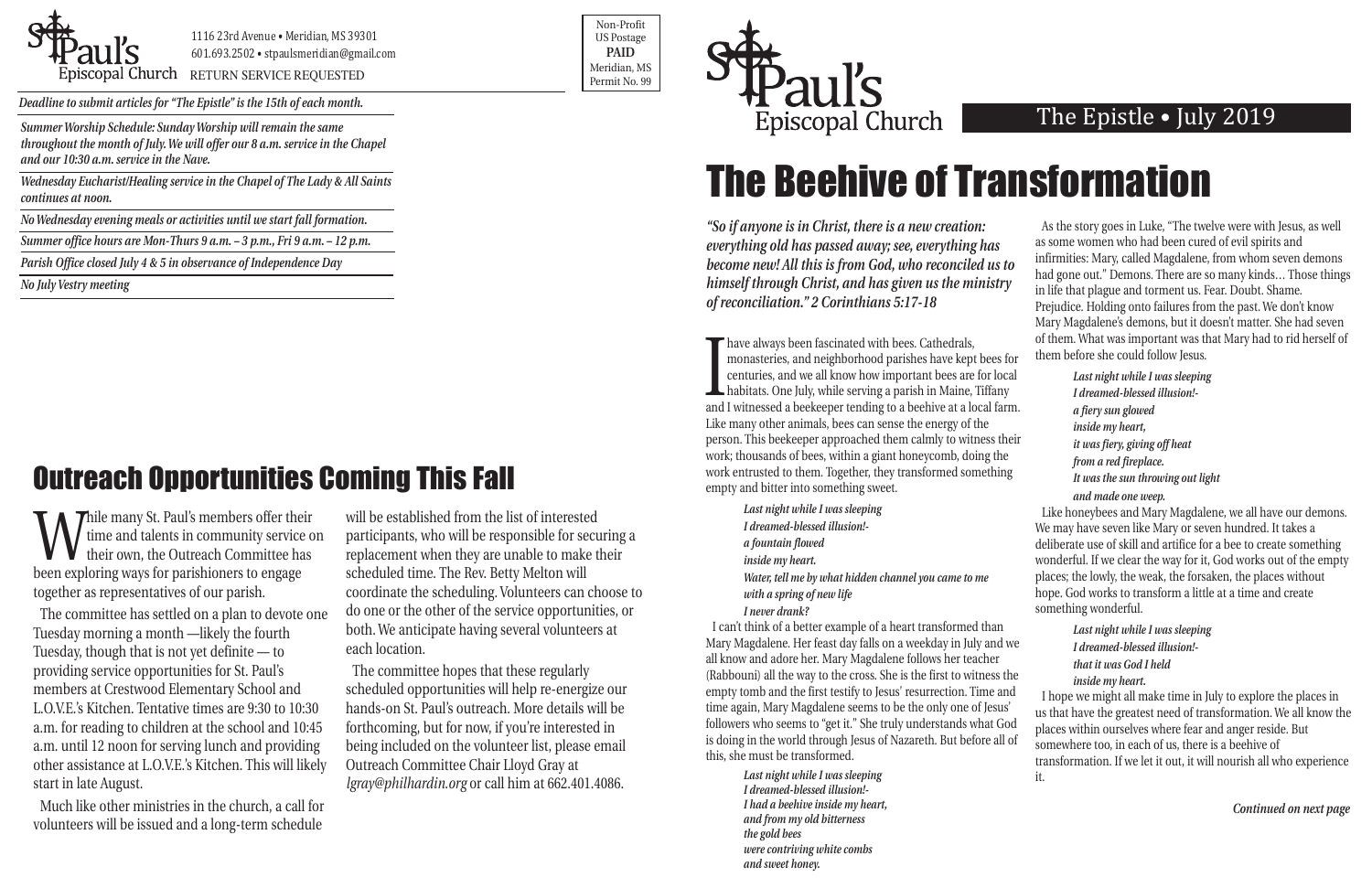*For our Parish family:* Annie Melton, Dixie Pigford, DJ Wells, Edgar Morrison, Hardy Graham Sr., Jamie Lancaster Smith, Jerry Greene, Jo Van Devender, Marsha Miller, Mary Scott, Norma Veach, Peggy Carrico, Robin Hall, Robby Dreyfus, The Rev. Arnold Bush, The Rev. Don Chancellor, Terry Rush, William Godwin and Stacey Harwell.

*In our Senior Living Communities:* Deanie Carmichael, Elise Leach, Joyce Welsh, Linda James, Lora Jones and Nita

Neville.

*Extended family and friends:* Agnes Lewis, Alice Miller, Ally Gressett, Amanda Lockey, Anna Meyers, Baston Geiger, Bill Selman, Barbara Hull, Billy Hull, Bridget Mann, Brooke, Cathy Parker, Chelsie Abston, Cheryl Drennan, Cory Gaylord, Diane Dunn, Delroy Ming, Edesser "Dess" Reid Ward, Rob & Aislinn Ward, Frank Baker, Frank Barrett, Freddie Bea Watson, Gary Dawkins, George Ferguson, Hannah McNichol, Helen Valentine, Hinsley Harper, Jada Dooley, John, Ken Fisher, Kim Lovette, Kris Gianakos, Kylie Temple, Leigh Ann Key, Leslie Smith, Lou Dubose, Marilyn Mohr, Marvin Ellis, Mary Hallwell, Mary Ann Howell, Mary Irby, Michelle Nelson, Mike McWhorter, Mike Stanton, Norman, Patricia Bonner, Patty Fishburn, Pud Merrell, Rick, Sandra Nicholas, Sandy Carrier, Sallie Gercens, Hannah Thompson, Seth Thompson, Stephanie Turner, Theodore, Tripp Morrow, Tom Cook, Tom Schram, The Vitart Family, Wilfe Manning and Zack Martin. *Those who have died especially:* Robbie Fleming Morrison; and Bill Proctor, brother of The Rev. Greg Proctor. *Those serving in the Armed Forces,* for all who serve overseas and their families, especially Shum Benson, Connor Covert, Graham Ford, Andrew Behm and Nick Mullen. *For our* Bishop Brian and our Rector Austin and his family.

#### **Birthdays & Anniversaries**

| July 1 Brandon Dunn, Lauretta Hamilton, Avery Harwell  |
|--------------------------------------------------------|
| July 2 Lloyd Gray, Joy Green, Susan Nowak, Chuck Rea   |
| July 5 Alexa Hogan                                     |
| July 10 Joanne Entrekin                                |
| July 13 Sonya Carrier, Michael Crowe, Michael Kerekes, |
| Will & Edie Simmons                                    |
| July 14 Kay Reich                                      |
| July 15 Christopher Collis, Stacey Harwell             |
| July 16 Shelby & Steve Slade, Reese Stump              |
| July 17 Eugene Perry                                   |

Our EYC'ers will be headed on an exciting adventure this month! On *Sunday, July 14*, we will be departing to the Ocoee River in Ducktown, TN. The Wild Water Rafting Company will be taking us on a wild ride on the upper Ocoee River. Our EYC adventurers are Shep and Arlyn Grace Sanders, Gabrielle Kennedy, Cameron Burchfield, Katie Hasselle, Hardin Hiatt, Annie Martin, Mary Bennett Waller and Kaden Begnaud. Chaperoning the trip from St. Paul's is Claire Hasselle and Anthony Hiatt.

| Hamilton, Avery Harwell | July 18 Lisa & Larry Love, Isabell Martin               |
|-------------------------|---------------------------------------------------------|
| ısan Nowak, Chuck Rea   |                                                         |
|                         | July 22 Melinda & Eugene Perry, Beth Wuestefeld         |
|                         | July 24 David & Jo Benson, Franklin Davis, Kim Gianakos |
| rowe, Michael Kerekes,  | July 25 Sabina Ivy                                      |
|                         | July 27 Ducky McCormick                                 |
|                         | July 28 Alyce Cunningham,                               |
| y Harwell               |                                                         |
| ese Stump               | July 29 Perrin Burchfield                               |
|                         | July 30 Sue Farr                                        |

| <u>Services</u>        | <b>JULY 7</b>       | <b>JULY 14</b>                              | <b>JULY 21</b>         | <b>JULY 28</b>         |
|------------------------|---------------------|---------------------------------------------|------------------------|------------------------|
| <b>VESTRY COUNTERS</b> |                     | Page Sikes & Brandon Dunn; Lock: Sally Gray |                        |                        |
| 8 A.M.                 |                     |                                             |                        |                        |
| <b>CHALICE</b>         | Anne Chalk          | Lynne Taleff                                | <b>Lindy Deen</b>      | <b>Bob Coffin</b>      |
| <b>READER</b>          | <b>Ingrid Price</b> | <b>Lindy Deen</b>                           | Anne Chalk             | <b>John Carrier</b>    |
| <b>USHER</b>           | Linda Carrier       | <b>Bob Coffin</b>                           | <b>Bob Covert</b>      | <b>Bob Pigford</b>     |
| $10:30$ A.M.           |                     |                                             |                        |                        |
| <b>READER 1</b>        | Gary Jones          | Wayne Wuestefeld                            | <b>Rick Barry</b>      | Rob Calcote            |
| <b>READER 2</b>        | Kay Reich           | Claire Hasselle                             | Mary Dunn              | Catherine Little       |
| <b>PRAYERS</b>         | <b>Joan Moore</b>   | <b>Bobbie Rea</b>                           | <b>Stacey Harwell</b>  | Candy Ward             |
| <b>USHERS</b>          | Perrin Burchfield   | Edie Simmons                                | Susan Nowak            | <b>John Carrier</b>    |
|                        | Chris Burchfield    | Adrian Page                                 | Larry Nowak            | Sonya Carrier          |
|                        | Melissa Love        | Lauretta Hamilton                           | <b>Rick Barry</b>      | Michelle Lewis         |
|                        | Sarah Love          | Lisa Howell                                 | Cheri Barry            | Patrick Lewis          |
| <b>ACOLYTES</b>        | Cate Simmons        | Cameron Burchfield                          | Anna Katherine Carrier | <b>Hardin Hiatt</b>    |
|                        | Lucy Simmons        | Sellers Breaux                              | Olivia Lewis           | Henry Hiatt            |
|                        | Christopher Collis  | Carlye Breaux                               | <b>Britton Dunn</b>    | Cooper Tibbetts        |
| <b>ALTAR GUILD</b>     | Gloria Chancellor   | Gloria Chancellor                           | Edie Simmons           | <b>Edie Simmons</b>    |
|                        | Lee Loeb            | Lee Loeb                                    | Kay Reich & Lindy Deen | Kay Reich & Lindy Deen |
|                        | Cheri Barry         | Cheri Barry                                 | Leslie Hiatt           | Leslie Hiatt           |
| <b>CHALICE</b>         | Mary Weems          | Sonya Carrier                               | <b>Rob Calcote</b>     | William Godwin         |

If you are interested in mission work, the Honduras Medical Mission 2020 needs support personnel<br>(MacGyver-types), physicians, dentists, dental hygienists, veterinarians, pharmacists and translators. There is f you are interested in mission work, the Honduras Medical Mission 2020 needs support personnel always a mix of old hands and new people on every mission.

### EYC Whitewater Rafting Trip

#### EYC 2020 Summer Pilgrimage Planned in Alaska

Exciting news! There is a pilgrimage on the horizon for the Episcopal youth of Meridian! We are working with Wonder Voyage, a non-profit organization that creates personalized pilgrimages and mission trips. Our potential pilgrims met back in May and voted to journey to Alaska for this pilgrimage. There are three main components to this pilgrimage: wonder, voyage and mission. Our pilgrims will wonder at the amazing scenery, the solitude of St. Therese, and journal about their spiritual journey. They will voyage to the rapidly receding Mendenhall Glacier, go bass fishing on a deserted lake in a remote location and have the opportunity to view Orca whales in the wild. The mission portion of the pilgrimage includes serving a local church to meet the needs of their elder community, participate in an ecological project in the Tongass National Forest and learn about the Tlingit people, an indigenous population, through service to them. As you can imagine, this is an amazing opportunity for our youth to build strong bonds with one another, but most importantly take some big steps in their spiritual journey and living into the love of Christ. We have a good deal of fundraising to do in a short time. Over the next several months, opportunities will be announced for the parish and community to help our pilgrims reach their goals. Please be in prayer for this endeavor, our youth are looking forward to the work ahead!



#### Honduras Medical Mission 2020

An application form for the 2020 Honduras Medical Mission is accessible for all who want to volunteer to serve at *https://www.dioms.org/Ministries/honduras.html*.To find it on the Diocesan website, click on Ministries tab and scroll to Honduras Medical Mission.

#### We Remember in our Prayers

*Has my heart gone to sleep? Beehives in my dreams, have you stopped working? is the waterwheel of thought dry. Its buckets empty, spinning and filled with shadow?*

During these summer days of laying in the shaded grass under trees, plunging into the coolness of lakes and swimming pools, or pausing for a refreshing glass of lemonade, as the bees and Mary Magdalene remind us, the work continues. God is transforming, one tiny piece of our hearts at a time.

> *No my heart is not asleep, it is awake. Awake. Not sleep or dreaming, it looks with open bright eyes at far signals and listens on the shores of a great silence.*

*—Poem is "Last Night While I was Sleeping" by Antonio Machado*

#### Beehive

*Continued from previous page*

Accolades to the hardy souls who came to the Parish Workday Saturday, June 15, and attacked clutter and disorder! The basement clean-up was tackled with vigor and items unused or beyond repair were discarded. The crew in the kitchen cleaned and reordered the pantry, refrigerators and storage closet. We were fortunate that Claire Hasselle and Arlyn Grace Sanders had already cleaned the EYC supplies ahead of our workday.

Heartfelt thanks to each one for their work and contribution to a sense of fun and accomplishment. Our staff members, John Grace and Judy Wiggins, loaded the dumpster to the top after our clean-up because its arrival was delayed until Monday and Joane Mackey ran point. Marcia Via provided us with Symphony Brownies and Almond teacakes with our lunch. Thanks to the following:

Peggy Carrico, Gloria Chancellor, Rick Entrekin, Lee Loeb, Ducky McCormick, Fr. Austin McGehee, Joan Moore, Larry Nowak, Lynne Taleff and Margaret Van Dyke.

#### Thanks to All Who Helped!